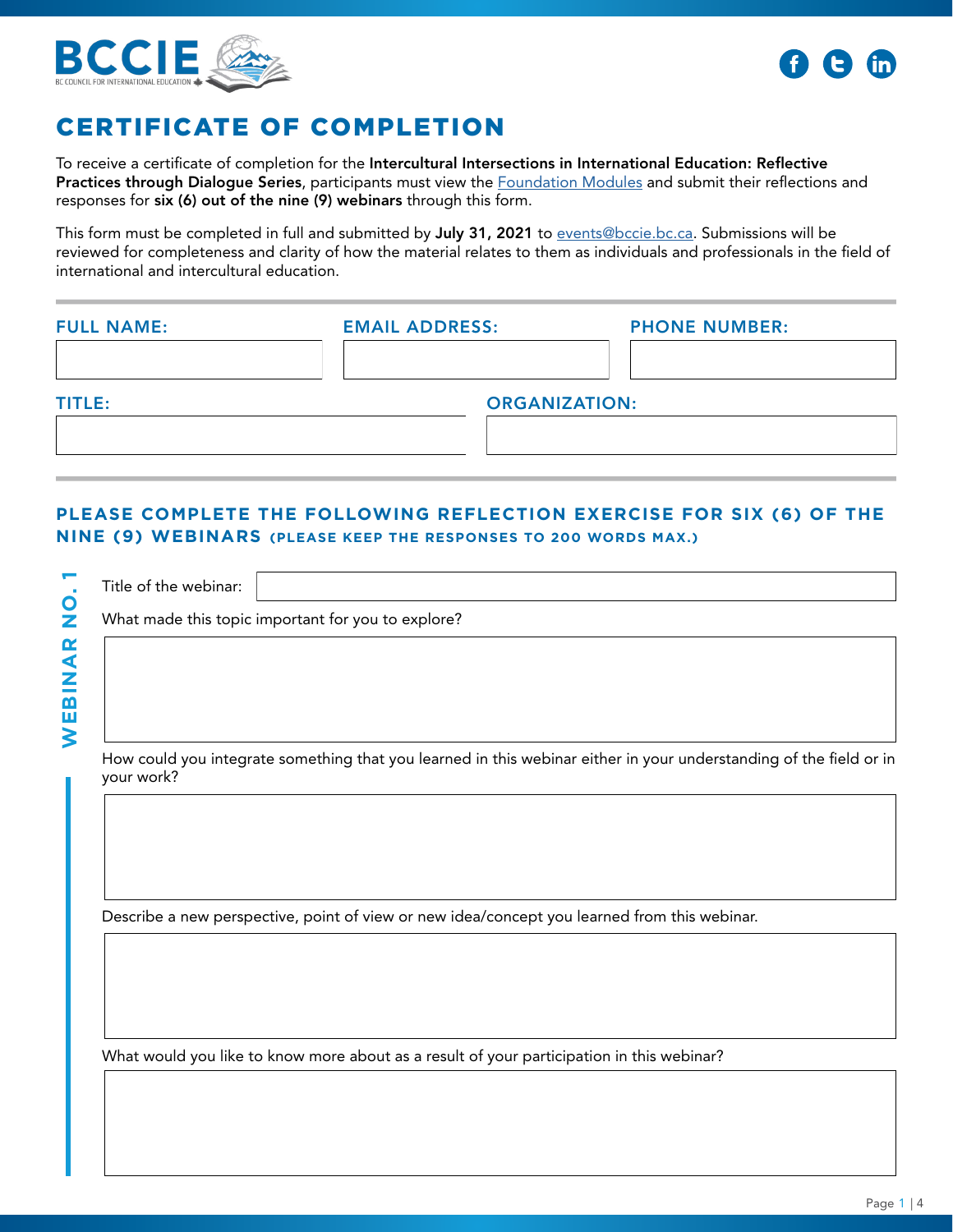| ົ<br>ı |
|--------|
|        |
|        |
|        |
| œ      |
| d      |
|        |
| ١      |
| I      |
| ļ      |
|        |

|  |  | Title of the webinar: |
|--|--|-----------------------|
|--|--|-----------------------|

What made this topic important for you to explore?

How could you integrate something that you learned in this webinar either in your understanding of the field or in your work?

Describe a new perspective, point of view or new idea/concept you learned from this webinar.

What would you like to know more about as a result of your participation in this webinar?

Title of the webinar:

What made this topic important for you to explore?

How could you integrate something that you learned in this webinar either in your understanding of the field or in your work?

Describe a new perspective, point of view or new idea/concept you learned from this webinar.

What would you like to know more about as a result of your participation in this webinar?

**WEBINAR NO. 3**WEBINAR NO.

M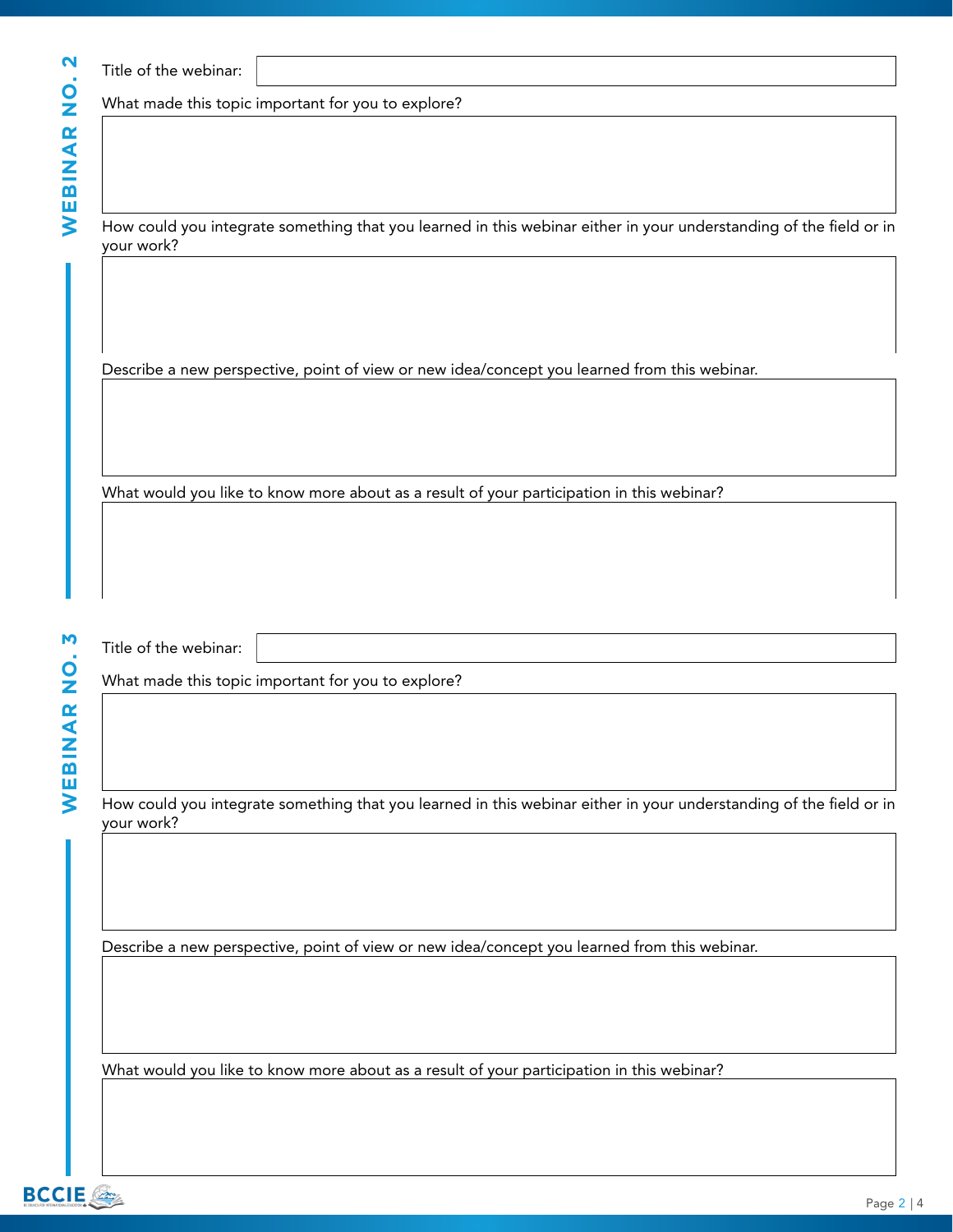| 4      |
|--------|
|        |
| ว<br>C |
|        |
| œ<br>◀ |
|        |
|        |
| m<br>ш |
| ľ      |
|        |

| Title of the webinar: |
|-----------------------|
|-----------------------|

What made this topic important for you to explore?

How could you integrate something that you learned in this webinar either in your understanding of the field or in your work?

Describe a new perspective, point of view or new idea/concept you learned from this webinar.

What would you like to know more about as a result of your participation in this webinar?

Title of the webinar:

What made this topic important for you to explore?

How could you integrate something that you learned in this webinar either in your understanding of the field or in your work?

Describe a new perspective, point of view or new idea/concept you learned from this webinar.

What would you like to know more about as a result of your participation in this webinar?

**WEBINAR NO. 5**WEBINAR NO.

**IV**